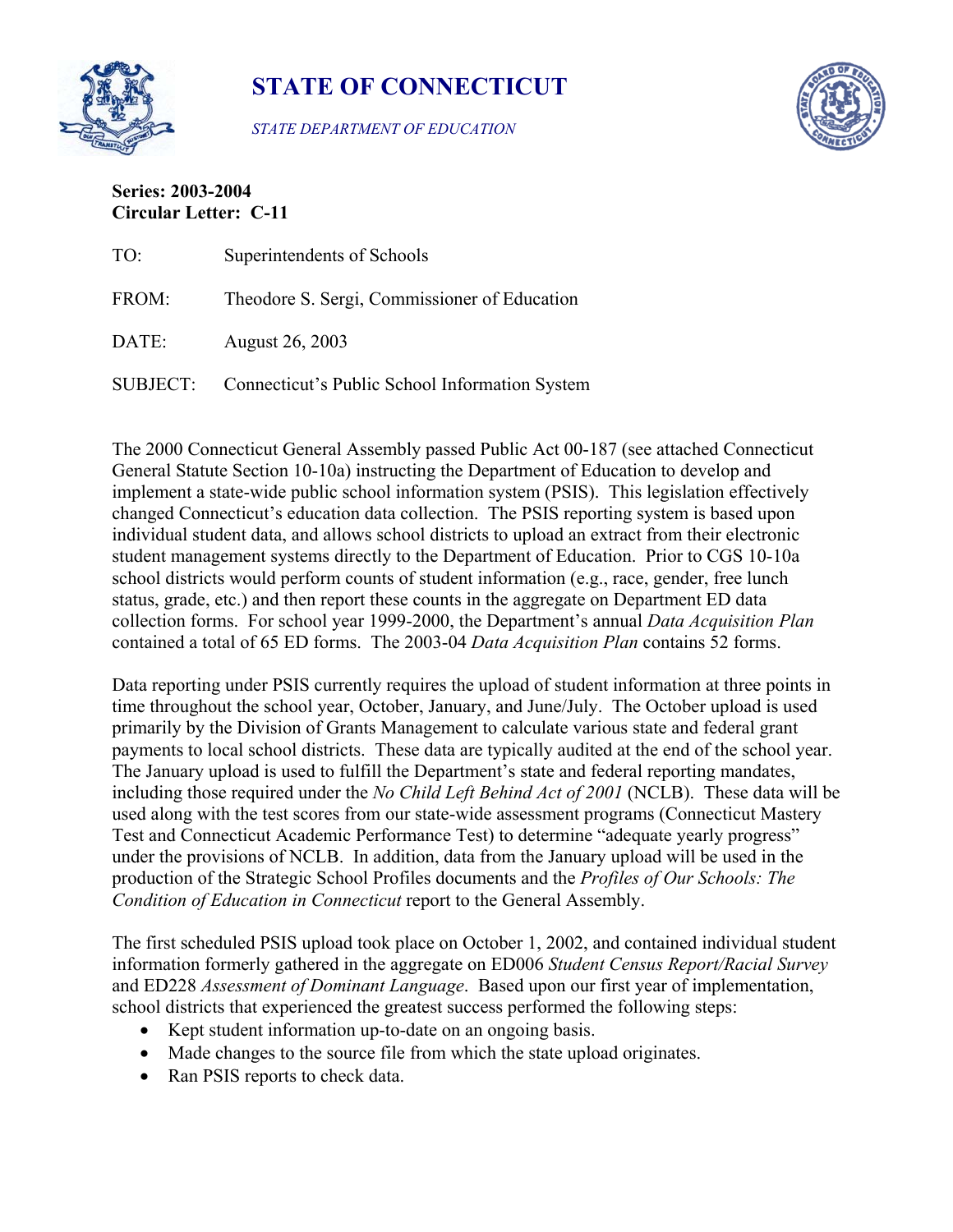• Entered the appropriate superintendent's certification code after all data were successfully uploaded and verified.

This year four more data elements (compensatory education, migrant, homeless, and truant) will be dropped from existing ED reporting forms and added to the PSIS upload. In addition, a new web-based application has been developed for ED525 *Student Mobility Data Collection* (i.e., dropout data). This new application will be populated with student information from the PSIS system and schools will update the enrollment status of their students on an ongoing basis.

Plans for the future include the development of two new web applications that will also be populated with student data from PSIS. Specifications for the development of the ED166 *Disciplinary Offense Report* application have been developed and a vendor will soon be identified to code the application. We anticipate pilot testing this application during the current school year (2003-04), and implement state-wide during the 2004-05 school year. Initial work has begun on the specifications for the PC ISSIS *Special Education* web application. Current plans call for pilot testing this application during the spring of 2004, with full implementation scheduled to begin December 1, 2004.

Future plans also include assigning a unique identifier to each public school student in the state. Our information technology staff are currently exploring various options for assigning student identifiers. If you or a member of your technology office has any comments or suggestions regarding the development and implementation of a unique student identifier system, please contact Gregory Vassar, Chief, Office of Information Systems at  $(gregory.vassar@po.state(ct.us).$ 

The PSIS system has provided the state with a comprehensive electronic database containing information on all public elementary and secondary school students. Use of these data for grant and accountability reporting purposes are time driven, and therefore, it is imperative that these data are uploaded within the parameters of the due dates (i.e., October 1-15, January 2-15, and June 15-August 1). Your cooperation and oversight of these data submissions will serve both the state and federal education community, and all Connecticut residents.

Thank you for your continued support and best wishes for a productive school year.

TSS:rjl